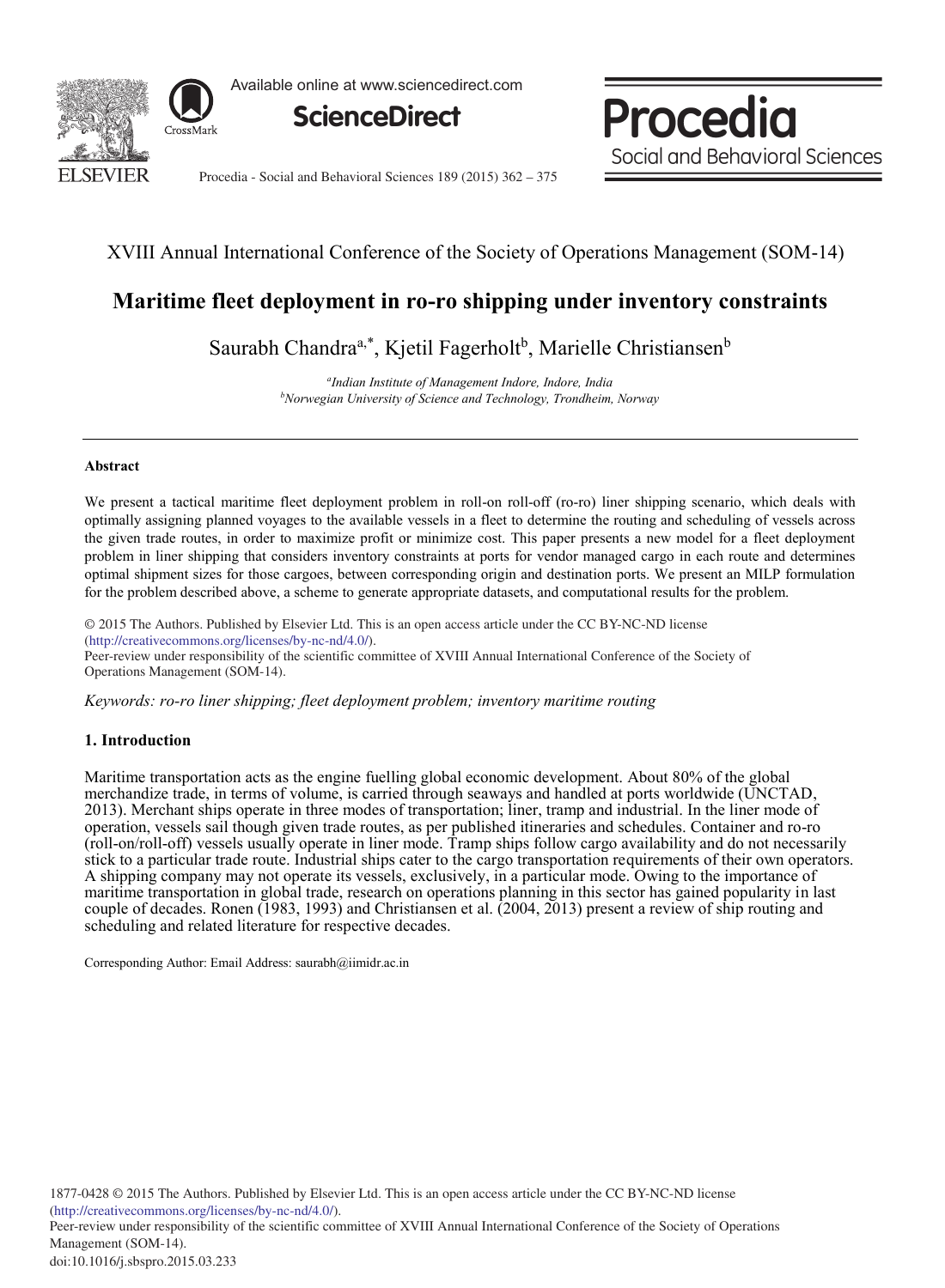The fleet deployment problem deals with optimally assigning planned voyages to the available vessels in a fleet to determine the routing and scheduling of vessels across the given trade routes, in order to maximize profit or minimize cost (Fagerholt et al., 2009). A sequential approach is followed by liner companies, when planning assignment of vessels to planned voyages across different trade routes served by the company. First cargo shipment sizes are estimated for different legs of each voyage across a trade route. Then, vessels from company's fleet or spot ships are assigned to each voyage of a trade route in the given planning horizon. Container shipping companies are giving stiff competition to ro-ro carriers in automobile transportation business. To improve profitability, many ro-ro companies have vertically integrated as third-party maritime logistics providers to offer integrated logistics services to automobile distributors across the world. Under one such contract between a ro-ro shipping line and an automobile distributor, inland transportation, the inventory management of cargo the ports, and ocean transportation falls at the responsibility of shipping line (Chandra et al., 2013).

In this paper we propose a new modelling approach for integrating shipment planning and inventory management of expected cargo along with fleet deployment planning for a ro-ro liner shipping company. There is a substantial body of literature on integrated ship routing and inventory management, although in industrial and tramp shipping scenario. These problems are classified as maritime inventory routing problems in literature (Christiansen et al., 2013). Christiansen et al. (1999) present a single cargo maritime inventory routing problem in industrial shipping. Al-Khayal and Hwang (2007) extend the model to include the planning of multiple cargoes in maritime inventory routing in industrial shipping. Gronhaug and Christiansen (2009) present a LNG- inventory routing problem. Several other versions and extensions to the maritime inventory routing problem are discussed in the literature.

Fleet deployment problem in liner shipping originates from container shipping. Powell and Perakis (1997), Gelareh and Meng (2010), Meng and Wang (2010), Wang et al. (2011), and Zacharioudakis et al. (2011) present models in container liner fleet deployment problem. Fleet deployment problem specific to ro-ro liner shipping cannot be modelled in the same way, owing to some limiting assumptions in container fleet deployment literature. Fagerholt et al. (2009) present a mathematical model for fleet deployment problem in ro-ro liner shipping. Andersson et al. (2014) present a mathematical model for integrated planning of ship speed optimization and fleet deployment problem in ro-ro liner shipping.

The remainder of the paper is organized as follows: In the next section we give a complete description of the integrated fleet deployment and inventory management problem faced by a ro-ro shipping company. Section-3 presents the mathematical formulation for the integrated model. In the section-4 we generate some test data for the problem and test the working of the model using a commercial solver. Results are presented for the test instances. We conclude the paper in the final section.

#### **2. Problem description**

This paper presents a maritime fleet deployment problem in roll-on roll-off (ro-ro) liner shipping scenario. This problem has a planning horizon of typically few months to one year and can be considered as a tactical planning problem. This paper presents a new model for a fleet deployment problem in liner shipping that considers inventory constraints at ports for vendor managed cargo in each route and determines optimal shipment sizes for those cargoes, between corresponding origin and destination ports. As per our investigation, this is the first instance of literature when inventory routing of cargo is being incorporated in a fleet deployment model addressing a liner shipping company. The various entities, their characteristics and assumptions taken in this problem are described below.

A ro-ro shipping company owns and operates a heterogeneous fleet of ships having different cargo capacities, sailing speed ranges, and bunker consumption profiles. It offers regular liner shipping services across different predefined trade routes. A ro-ro shipping company serves various clients across the world as a third party logistics provider along with the regular liner services across its predefined trade routes. The company in collaboration with other logistics services providers offers end-to-end integrated maritime logistics solutions to various automobile manufacturers. In these contracts the responsibility of inventory management at the port stockyards, on both production and consumption ends, along with overseas maritime transportation lies with the shipping company. In actual practice many of these shipping companies operate a separate division for logistics management or may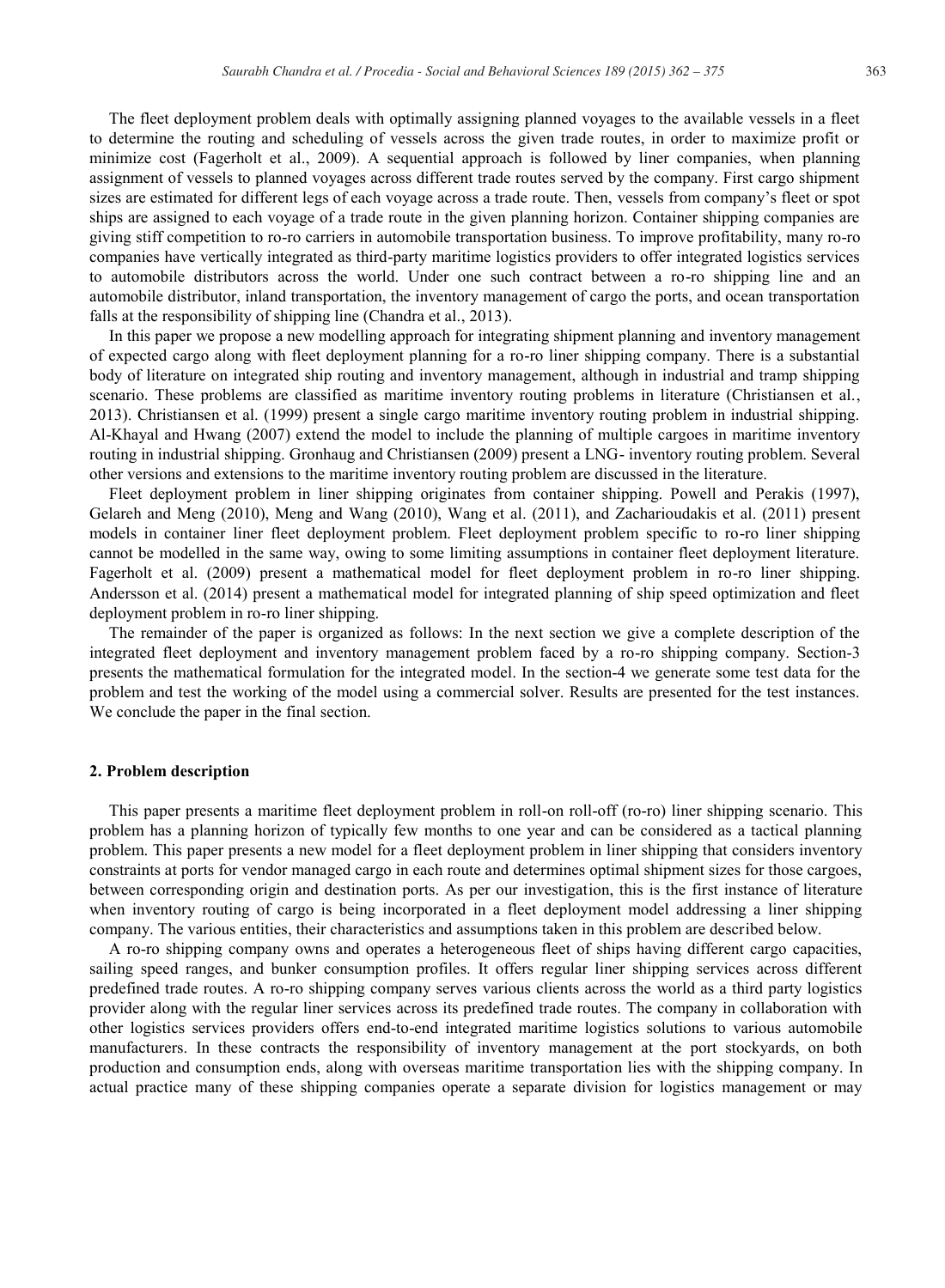collaborate with a partner LSP (Logistics Services Providers) to integrate planning of associated services along with maritime transportation. The auto manufacturers under these contracts share the production and demand information with the shipping lines on a regular basis. In turn the shipping lines share the ship arrival information with these clients to ensure smooth production plans for vehicles meant for export.

The shipping line has several predefined routes on which it serves. A certain number of mandatory voyages are pre-decided for each trade route. In any voyage along a trade route the ports are assumed to be sequenced in space and time. We assume that any vessel that serves a voyage in a particular route follows the sequence of the ports. When serving a particular trade route a vessel starts its voyage at the first port of the route, loads cargo, travels to successive ports for loading/discharging cargo and finishes the voyage at its last port. Now the vessel may serve another voyage in the same route or another route or end its service in the planning horizon. To serve another voyage it needs to sail under ballast conditions to the first port of the next voyage.

In this paper we consider average deterministic sailing times for each ship between the origin and destination of two successive routes and along the successive ports in a route. The sailing time of a ship between two successive ports in a route includes loading/discharging time at the starting port and waiting time at the ending port. We assume that the loading/discharging time in case of ro-ro ships are negligible as compared to the sailing times. The model presented in this paper allows for variable waiting times for starting voyages, but not between successive ports while serving a voyage in a route.

The shipping line offers the integrated inventory management and maritime transportation services to a set of cargoes traded within the trade routes. Each cargo has an origin port and a destination port within a single trade route, since we are not considering the case of transshipment in this paper. Although the storage spaces in the ports as well as on-board the ships are common and continuous for all cargoes, this scenario represents a multiple cargo transportation planning problem. This is because each cargo needs to be considered as a separate shipment with paired origin-destination. We do not consider spot pickups by company's own fleet for revenue generation in this model. This model focusses on the shipments and transportation planning of only the internally managed cargoes. At each port the company has to manage a set of cargoes, some of which may be produced cargoes meant for export and other may be meant for consumption. Each product has a given demand/supply at the associated ports which varies by the day. This information is assumed to be known in advance of the starting of the planning horizon.

The overall objective of this study is to develop a model to address the optimal deployment of a shipping liner's fleet to a given set of predefined trade routes along with inventory routing of internal products along production and consumption ports in their respective routes, so that the combined stock limit at any port is not violated during the planning horizon and also there is no backlogging of demand for any commodity in any of the ports. To describe in further details the objective of this model is to determine the ship routes (i.e. which ships should perform which voyages and in which sequence), the start time of each voyage, which voyages should be serviced by spot ships, the quantity of each internally managed cargo to be loaded/discharged at an associated port during a voyage in order to minimize costs in transportation, spot chartering, and inventory levels at the ports. The above objective has to be achieved keeping in mind that all mandatory voyages are serviced within their given time windows, either by a ship from the shipping company's fleet or by a spot ship, the inventory of all products in a particular port should not exceed the maximum stock limit and there is no backlogging of demand for any commodity in any of the ports.

#### **3. Problem formulation**

We have used a time-discrete network for this model as explained in this section. The entire time horizon is divided into periods of equal length. We assume one period of length one day. This assumption seems appropriate for the operations involved, although periods of smaller length can be easily taken. Here we assume a given service speed for each vessel in the planning horizon between a pair of ports and thus the sailing times and costs are taken as fixed parameters.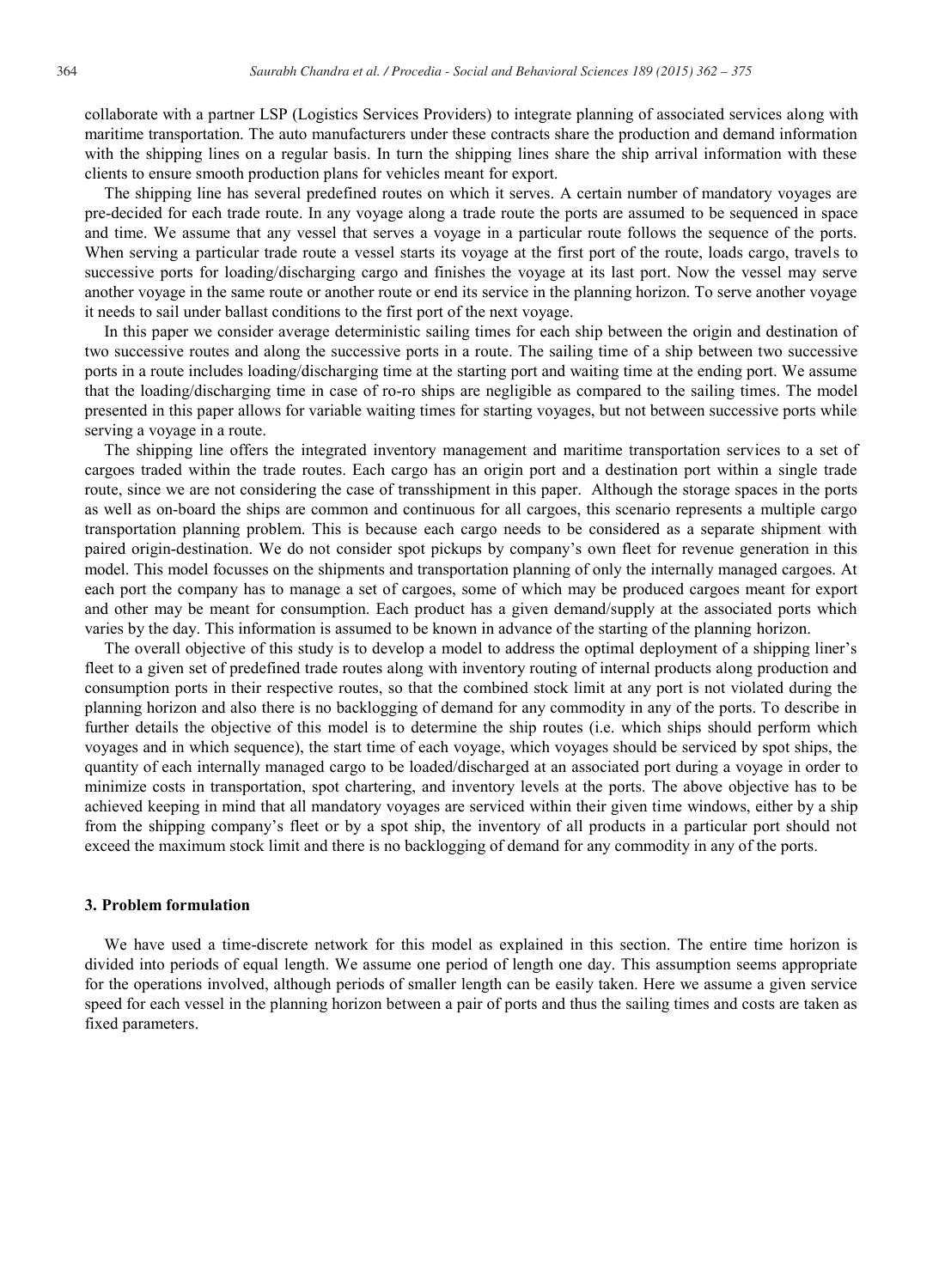## *3.1. Notations and symbols*

First we define all the notations used in developing the mathematical model.

# *Indices*

| ν                  | a single ship, operated by the shipping company                             | $t_0$              | the first time period in the planning horizon                                                                          |
|--------------------|-----------------------------------------------------------------------------|--------------------|------------------------------------------------------------------------------------------------------------------------|
| r, q               | a single route served by the company                                        | i, j               | a voyage associated with a trade route                                                                                 |
| $\boldsymbol{p}$   | a port                                                                      | $p^0_c$            | origin port of cargo c                                                                                                 |
| p <sub>0</sub>     | the first port of a route                                                   | $p^d$ <sub>c</sub> | destination port of cargo $c$                                                                                          |
| с                  | a cargo                                                                     | a                  | a travel arc connecting two voyages across two time                                                                    |
| t, w               | a time period in the planning horizon                                       | $\boldsymbol{n}$   | periods, $((r,i,t),(q,w,j))$<br>a single node representing a voyage served at a<br>particular time period, $(r, i, t)$ |
| Sets               |                                                                             |                    |                                                                                                                        |
| T                  | set of discrete time periods in the planning<br>horizon, $\{0,1,2,3,, T \}$ | $K_r$              | set of cargoes associated with trade route $r$                                                                         |
| V                  | set of all vessels operated by the shipping<br>company                      | $K_{rp}$           | set of all cargoes associated with port $p$ in route $r$                                                               |
| R                  | set of geographical trade routes served by the<br>shipping company          | $K^o{}_{rp}$       | set of cargoes produced at port $p$ of route $r$                                                                       |
| $R_{\nu}$          | set of trade routes feasible to ship $v$                                    | $K^d{}_{rp}$       | set of cargoes consumed at port $p$ of route $r$                                                                       |
| $N_r$              | set of voyages planned for route $r$ in the given<br>time horizon           | S                  | set of all feasible nodes                                                                                              |
| $\boldsymbol{M}$   | set of all ports across all the trade routes served<br>by the company       | $S_{\nu}$          | set of all nodes feasible to ship $v$                                                                                  |
| $M_r$              | set of all ports belonging to trade route $r$                               | $A_{v}$            | set of all feasible travel arcs for ship $\nu$                                                                         |
| $M^o{}_r$          | set of ports handling production cargo in route $r$                         | $A_{vri}$          | set of all arcs $a$ belonging to route $r$ and voyage<br>number $i$                                                    |
| $M^d$ <sub>r</sub> | set of ports handling consumption cargo in<br>route $r$                     | $A_{vrt}$          | set of all arcs $a$ belonging to route $r$ and time period<br>$\boldsymbol{t}$                                         |
|                    | Parameters                                                                  |                    |                                                                                                                        |

 $Q^{max}$  maximum cargo carrying capacity of a ship *v* measured in terms of number of units of a standard cargo it carries

*Prpct* number of units of cargo *c* forecasted to be produced/consumed in port *p* of route *r* in time period *t*

 $I^{max}$ <sub>p</sub> *maximum storage capacity of port p* in terms of number of units of a standard cargo size

*Tvrp<sub>o</sub>p* time taken by a ship *v* to travel from the first port of route *r*, denoted as  $p_0$ , to a port *p* in the same route

 $T^B o_v r$  time taken by a ship *v* to travel from its origin to the first port of route *r* 

 $T_{vr}$  time taken by a ship *v* to complete a route *r*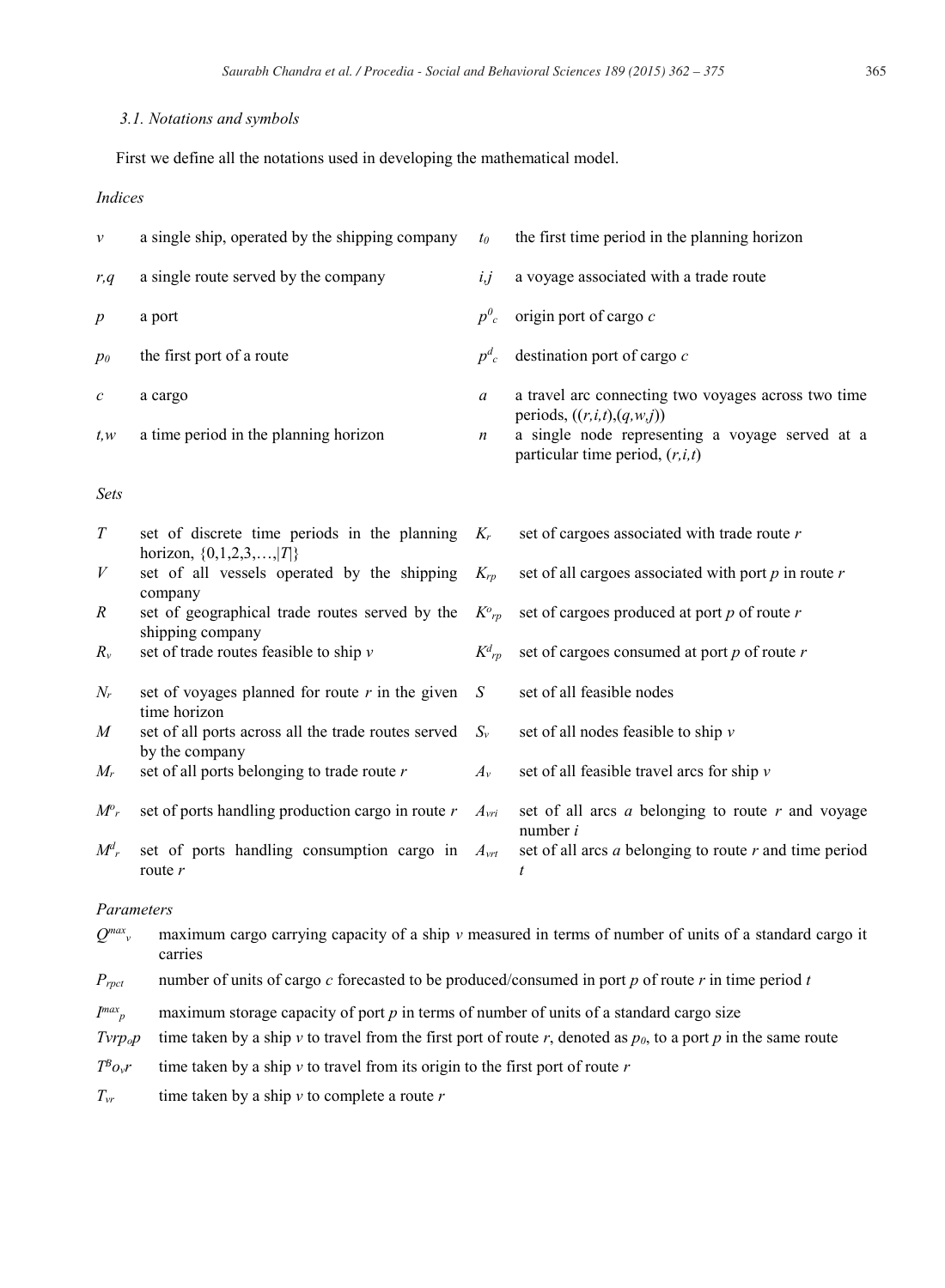| $T^B_{\ \ \nu r q}$ | time taken by a ship v to complete a ballast sail between a route r and route q |  |
|---------------------|---------------------------------------------------------------------------------|--|
|                     |                                                                                 |  |

- *Eri* starting time window for voyage *i* of route *r*
- *L<sub>ri</sub>* ending time window for voyage i of route r
- *Cvrq* cost of travelling an arc a between routes *r* and *q* by ship *v*; includes cost of serving a voyage in route *r* and cost of ballast sailing between routes *r* and *q*
- $C_{\text{ovr}}$  cost of ship *v* sailing under ballast from its initial position to the first port of route *r*
- $C_{\text{rdv}}$  cost of finishing the usage of ship *v* after route *r*. This includes only the cost of serving route *r*
- $C_{ri}^S$ *ri* cost of assigning spot ship to voyage *v* of route *r*
- $IS_{\text{rpc}}$  initial inventory of cargo *c* at port *p* of route *r*
- *M* a very large number

### *Decision variables*

| $x_{va}$          | 1, if a ship v travels an arc $a$ , 0 otherwise                                                    |
|-------------------|----------------------------------------------------------------------------------------------------|
| $S_{ri}$          | 1, if voyage <i>i</i> of route <i>r</i> is assigned to vessel $v$ , 0 otherwise                    |
| $q_{\text{vrot}}$ | quantity of cargo c loaded/discharged by ship v at port p in route r during time period t          |
| $i_{rpt}$         | inventory held at port $p$ of route $r$ at the end of time period $t$                              |
| $l_{vt}$          | total load of all cargo on-board ship $\nu$ at the end of time period t                            |
| $i^0_{rpt}$       | extra inventory of production cargo at port p of route r assigned for spot pickup at time period i |
| $i^d_{rpt}$       | shortfall inventory of cargo at port $p$ of route $r$ assigned for spot pickup at time period $t$  |

We present a discrete time-space network formulation for the fleet deployment problem as described above. A network, as presented in figure-1, can be defined for each ship  $v \in V$ . The origin node  $o_v$  defines the initial position of the ship at the start of planning horizon. This can be a port as well as a point at sea. The destination node  $d<sub>v</sub>$  is an artificial node which represents the end of sailing for ship v in the planning horizon. A regular node in the network is defined as the starting time of a prescheduled voyage in a particular trade route. The starting time of a voyage is discretely divided into equal periods of length one day each. (*Eri, Lri*) represent the time windows for the start of service at a particular voyage (*r,i*). We assume that these parameters are given as whole numbers in days. The nodes for the voyage  $(r,i)$  will be defined as  $n = (r,i,t)$ , where the starting time period  $t \in \{E_{ri}, E_{ri+1}, \dots, L_{ri}\}$ . There will



be primarily four types of arcs, represented by *a*, for any ship *v*. The first type of arcs will join origin *ov* to a regular

Figure 1: Illustration of the discrete time-space network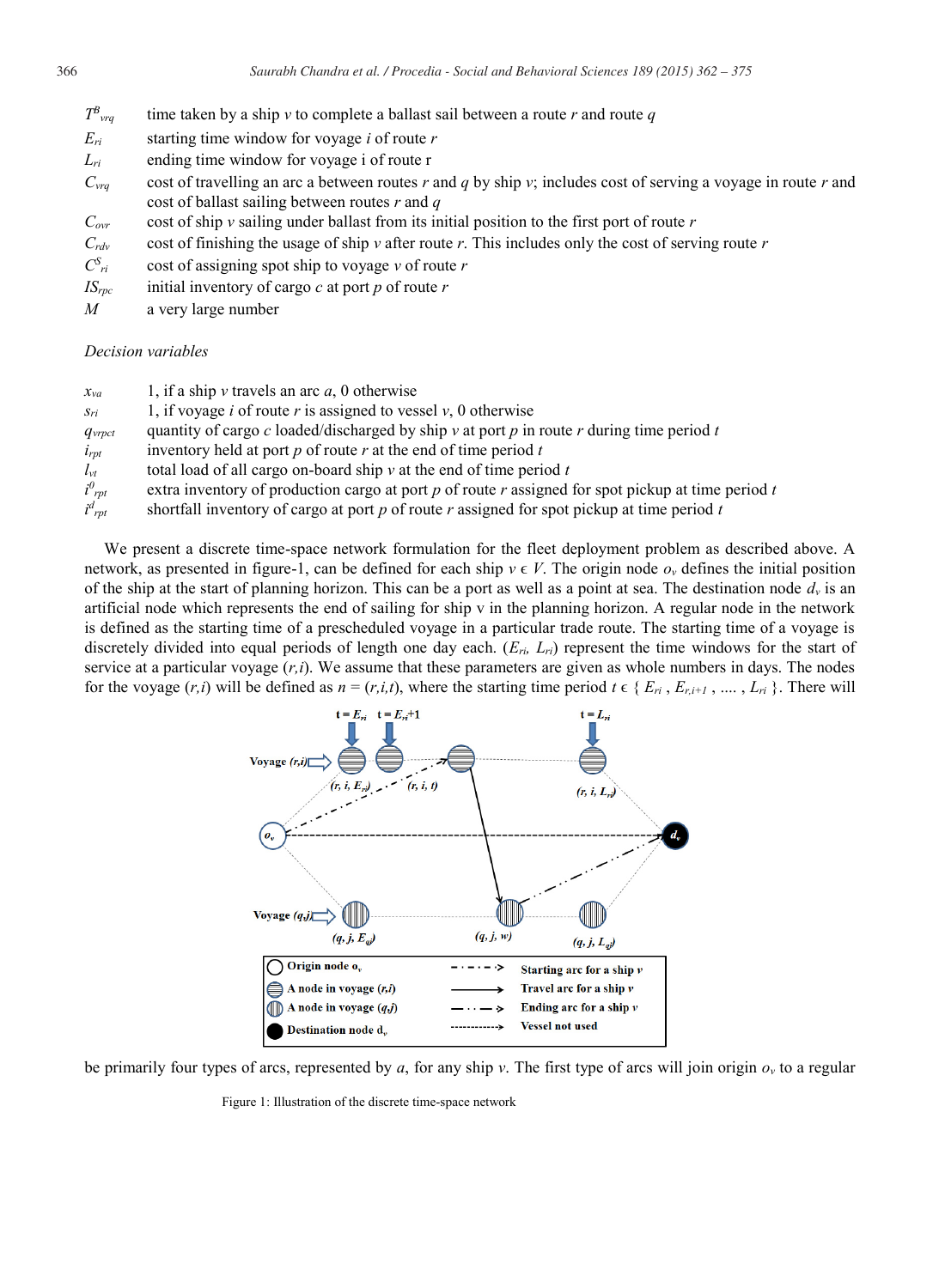node  $(r, i, t)$ . This type of arc will be defined as  $a = (o_v, (r, i, t))$ . These arcs will be feasible only when *t* is greater than or equal to  $T^B$ <sub>Ov</sub>r. The second types of arcs are regular arcs connecting two voyages. This arc is defined as  $a = ((r, i, j, k))$ *t*),  $(q, j, w)$  ). Such an arc is feasible only when the time period *w* is greater than or equal to  $(t+T_{vr}+T_{byrq})$  and lies in the range  $[E_{qj}, L_{qj}]$ . The third type of arcs will join a node from a regular voyage to the artificial destination node  $d_v$ . This type of arc is defined as  $a = ((r,i,t), d_v)$ . This arc is defined only in those cases in which  $(t+T_vr)$  is less than or equal to |*T*|. It can be seen that defining arcs in this way removes many of the infeasible connections a-priori. We denote the origin node of an arc *a* as *a*<sup>-</sup> and the destination node as  $a^+$ . The network defined above is common to all the ships, although each vessel will have its own set of arcs as their respective initial positions and sailing speeds are different.

### *3.2. Mathematical model*

The objective function tries to minimize the cost of travelling of the company's vessels along with the cost of assigning voyages to spot ships in its first four terms. The last term penalizes any usage of a spot ship for the leftover cargo served during the company served voyages.

*Minimize*

$$
\sum_{v \in V} \sum_{(r,i,t) \in S \cup \{d_v\}} C_{o_v r} x_{v(o_v,(r,i,t))} + \sum_{v \in V} \sum_{(r,i,t) \in S \cup \{o_v\}} C_{rd_v} x_{v((r,i,t),d_v)} \n+ \sum_{v \in V} \sum_{((r,i,t),(q,j,w)) \in A_v} C_{v((r,i,t),(q,j,w))} x_{v((r,i,t),(q,j,w))} + \sum_{r \in R} \sum_{i \in N_r} C_{ri}^S s_{ri} + M \sum_{r \in R} \sum_{p \in M_r} \sum_{t \in T} (i_{rpt}^o + i_{rpt}^d)
$$
\n(1)

*Subject to:*

*Routing constraints:*

The first set of constraints-(2) make sure that a ship leaves its origin to go to another node, i.e. to serve another voyage or ends its route by going to the artificial destination node *dv*.

$$
\sum_{(o_v,(r,i,t))\in A_v} x_{v(o_v,(r,i,t))} = 1, \quad \forall v \in V
$$
\n
$$
(2)
$$

Similarly constraints-(3) make sure that a ship ends its route at the artificial destination node *dv*.

$$
\sum_{((r,i,t),d_v)\in A_v} x_{\nu((r,i,t)d_v)} = 1, \quad \forall v \in V
$$
\n(3)

Constraints-(4) ensure that when a ship arrives at a particular node to serve a voyage in a trade route, it must leave that node to go to another node.

$$
\sum_{((q,j,w),(r,i,t))\in A_{\nu}} x_{\nu((q,j,w),(r,i,t))} - \sum_{((r,i,t),(q,j,w))\in A_{\nu}} x_{\nu((r,i,t),(q,j,w))} = 0,
$$
\n
$$
\forall \nu \in V, (r,i,t) \in S_{\nu}
$$
\n(4)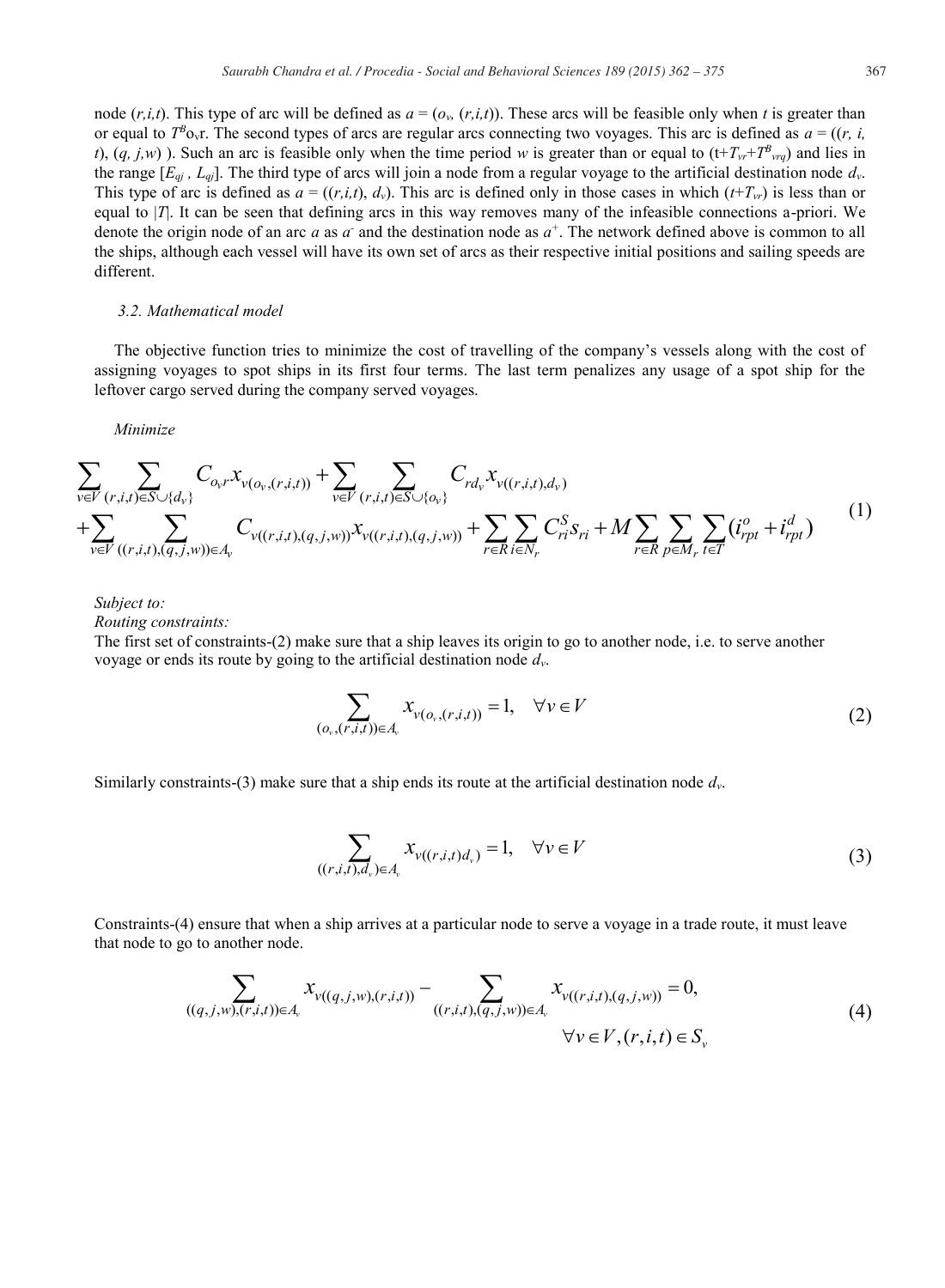Constraints-(5) ensure that each planned voyage in a trade route is compulsorily served by a ship in company's fleet or by a spot ship.

$$
\sum_{v \in V} \sum_{((r,i,t),(q,j,w)) \in A_v} x_{v((r,i,t),(q,j,w))} + s_{ri} = 1, \quad \forall r \in R, i \in N_r
$$
\n(5)

### *Port loading/discharging constraints:*

A vessel v can load/discharge cargo at the first port  $p_0$  of a route r at the starting time of voyage only when the ship serves that route. We assume the start of voyage in a route as the starting of cargo work at the first port of the route.

$$
q_{\nu r p_0 c t} \le Q_{\nu}^{\max} \sum_{((r,i,t),(q,j,w)) \in A_{\nu r}} x_{\nu((r,i,t),(q,j,w))}, \quad \forall \nu \in V, r \in R_{\nu}, t \in T
$$
 (6)

Constraints-(7) ensure that once a voyage is being served, then only the cargo loading/discharge at any other port of the route is possible at the corresponding travel time from the origin port till that port if at all the voyage is being served by a vessel. The deterministic travel times also include the service times and expected waiting times at previous ports.

$$
q_{vpt} \le Q_v^{\max} \sum_{((r,i,t),(q,j,w)) \in A_{vt}} x_{v((r,i,t'),(q,j,w))}, \quad \forall v \in V, r \in R_v, p \in Mr - \{p_0\}, t' \in T
$$
  
 
$$
\vdots t' = \max(t - T_{vtp_0p}, 0)
$$
 (7)

A particular cargo *c* to be served in a voyage is always associated with a pair of an origin  $p^c$ <sub>o</sub> and a destination  $p^d$ <sub>o</sub>. Constraints-(8) equalize the amount of cargo *c* loaded at the origin port to that discharged at the destination port, as per the corresponding travel time along a route.

$$
q_{v p_c^o c t} \leq q_{v p_c^d c t'}, \quad \forall v \in V, r \in R_v, c \in K_r, t \in T : t^* = t + \underbrace{(T_{p_0 p_c^d v} - T_{p_0 p_c^o v})}_{(3)}
$$

The inventory balances at the individual ports, for each route, are represented by constraints (9) and (10). Constraints-(9) calculate the total inventory of all products traded along route *r* at the port *p* at the end of the initial time period  $t_0$ . The ending inventory at time period  $t_0$  at a port  $p$  of all products corresponding to route  $r$  is equal to the sum of initial inventories of all cargoes in the route, along with the number of units of all the cargoes being discharged during the time period from the ships and all cargoes being produced during this time period, less the number of units loaded onto various ships during this time period and total units of cargoes consumed in *to*.

In this model we are not explicitly calculating the shipments and timings related to spot assignments of some voyages. Also it might not always be feasible to fulfil all the internal transportation demands even during the company served voyages. In reality it is not very rare to use spot services of other shipping companies to transport a small load of cargo between a pair of ports along a route. We are implicitly modelling this by adding a variable  $i^o_{\text{rpt}}$ and deducting a variable  $i^d_{rpt}$  to the actual inventory variable  $i_{rpt}$  in the constraints.  $i^o_{rpt}$  represents the surplus inventory meant to be served by spot shipping and  $i^d_{\text{rpt}}$  represents the cargo discharges meant to be served by spot shipping. In the optimal solution of the mathematical model a maximum of one of these turns out to be greater than zero for a particular port and a time period. Here we penalize these variables with high coefficients in the objective function- (1) to minimize the requirements of spot shipping to serve the internal cargo.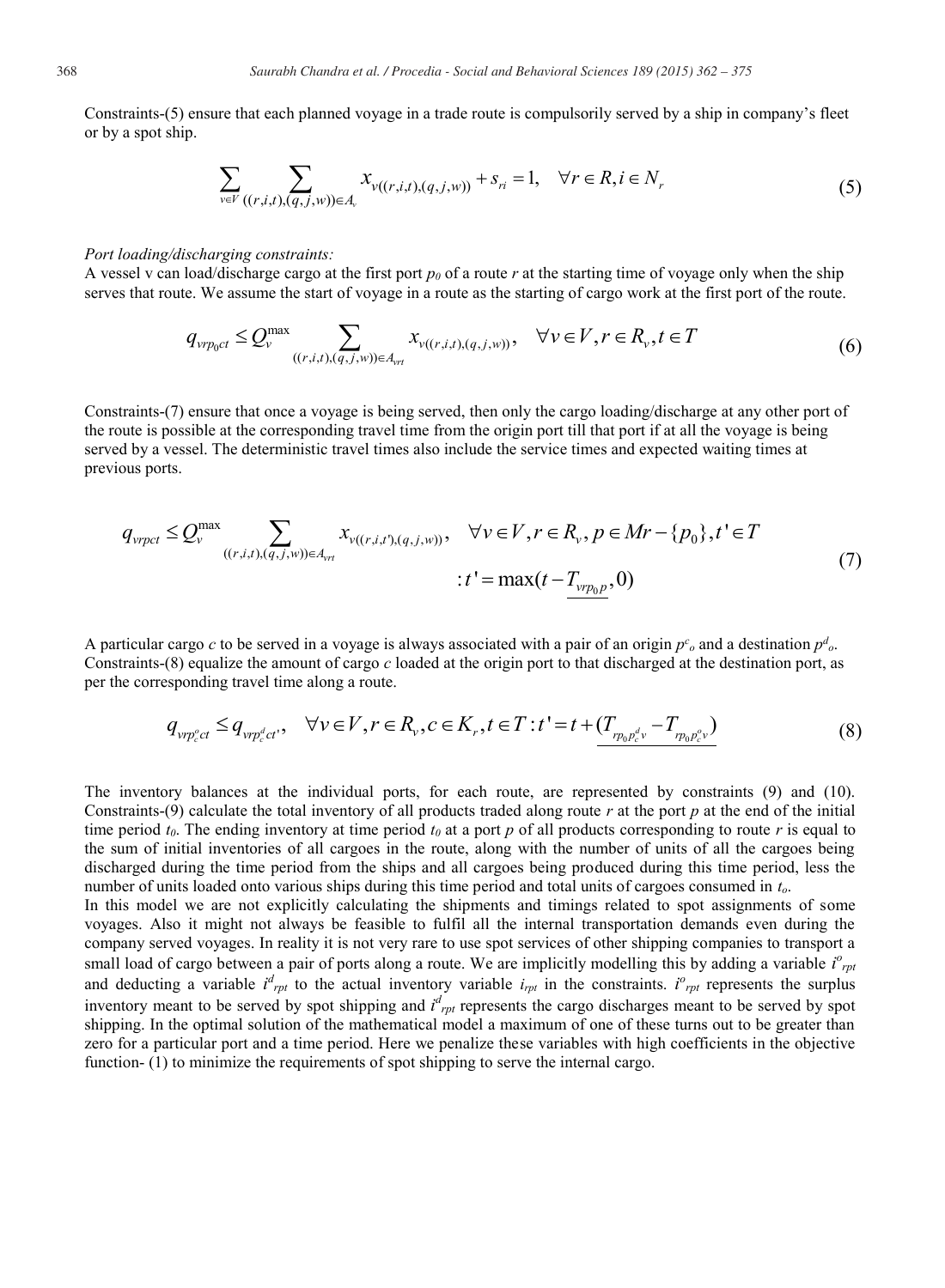$$
i_{rpt_0} + \sum_{v \in V} \sum_{c \in K_{rp}^o} q_{v_{rpct_0}} - \sum_{c \in K_{rp}^o} P_{rpct_0} - \sum_{v \in V} \sum_{c \in K_{rp}^d} q_{v_{rpct_0}} + \sum_{c \in K_{rp}^d} P_{rpct_0} + i_{rpct}^o - i_{rpct}^d
$$
  
= 
$$
\sum_{c \in K_{rp}} IS_{rpc}, \quad \forall r \in R, p \in M_r
$$
 (9)

Similarly in any other time period the ending inventory of all the cargo, corresponding to a route, at a particular port is determined by the constraints-(10)

$$
i_{rp(t-1)} - \sum_{v \in V} \sum_{c \in K_{rp}^o} q_{v_{rpct}} + \sum_{c \in K_{rp}^o} P_{rpct} + \sum_{v \in V} \sum_{c \in K_{rp}^d} q_{v_{rpct}} - \sum_{c \in K_{rp}^d} P_{rpct} - i_{rpt} - i_{rpct}^o + i_{rpct}^d
$$
  
= 0,  $\forall r \in R, p \in M_r, t \in T - \{0\}$  (10)

#### *Ship loading/discharging constraints:*

We assume that a ship starts a voyage empty, or conversely completes all the cargo transportation meant for a route during a voyage and finished a voyage empty. Thus the ship load on-board a vessel v at time period t0 is equal to the total cargo loadings made during this time period less the total discharges made during this time period

$$
l_{\nu t_0} - \sum_{r \in R_{\nu}} \sum_{p \in M_r} \sum_{c \in K_{rp}^o} q_{\nu r p c t_0} + \sum_{r \in R_{\nu}} \sum_{p \in M_r} \sum_{c \in K_{rp}^d} q_{\nu r p c t_0} = 0, \quad \forall \nu \in V
$$
\n(11)

Total ship load at the end of any other time period t is given by the total load at the end of last time period plus the total loadings made, less the total discharges made during this time period

$$
l_{v(t-1)} + \sum_{r \in R_v} \sum_{p \in M_r} \sum_{c \in K_p^o} q_{vppct} - \sum_{r \in R_v} \sum_{p \in M_r} \sum_{c \in K_p^d} q_{vppct} - l_{vt} = 0, \quad \forall v \in V, t \in T - \{0\}
$$
(12)

### *Capacity constraints:*

The total stock of all cargoes in a port at a time period must be always less than the total storage capacity of the port. Constraints-(13) consider the fact that a port can be a part of several trade routes.

$$
\sum_{r \in R: p \in M_r} i_{rpt} \le I_p^{\max}, \quad \forall p \in M, t \in T
$$
\n(13)

Similarly constraints-(14) make sure that the total load on-board a vessel at any time period should not exceed the maximum available capacity of the vessel.

$$
l_{\nu t} \le Q_{\nu}^{\max}, \quad \forall \nu \in V, t \in T
$$
\n<sup>(14)</sup>

## *Conditions on variables*:

Constraints – (15) to (18) make sure that all binary variables follow binary values only and all variables are declared non-negative.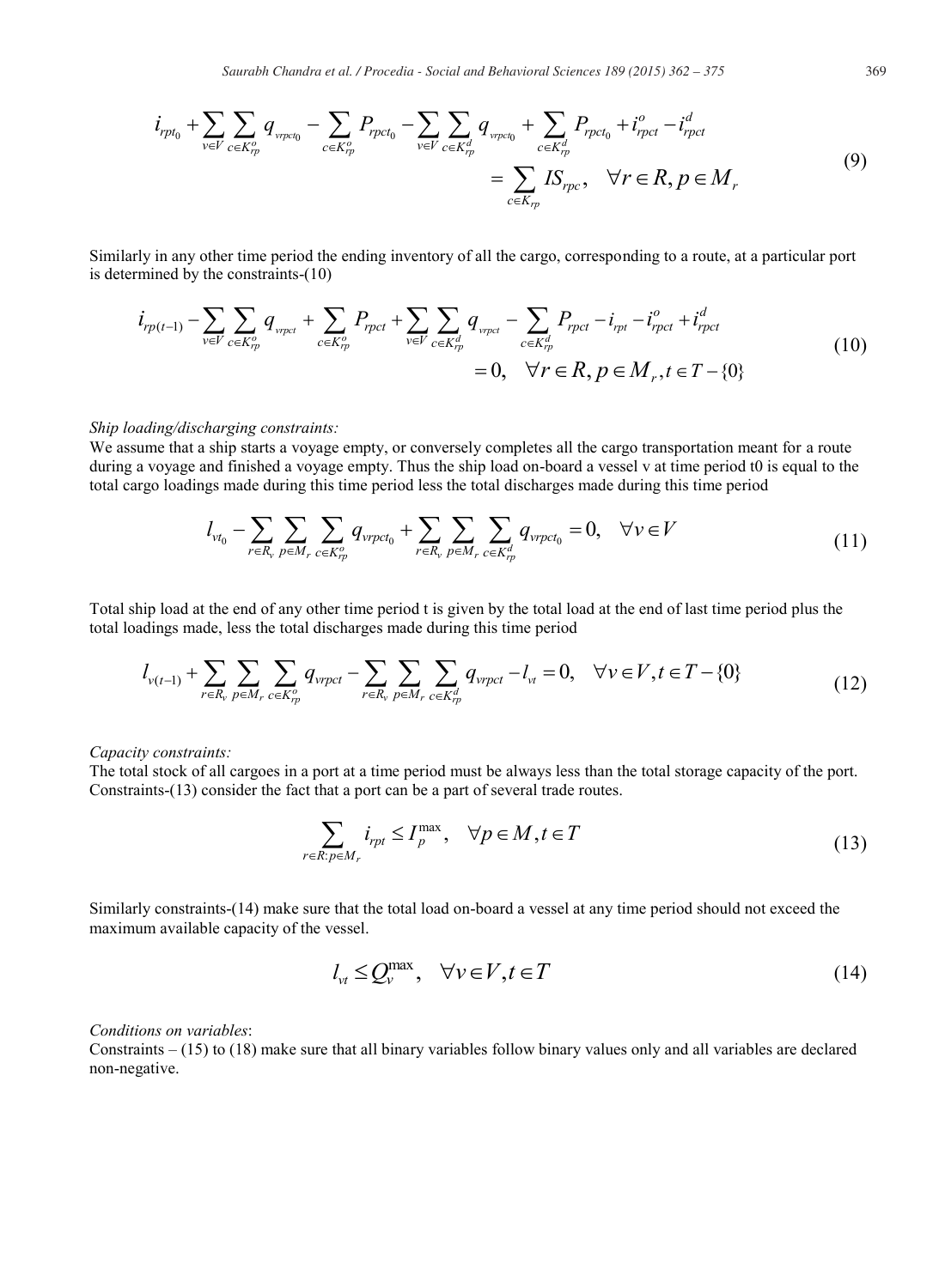$$
s_{ri} \in \{0.1\}, \quad \forall r \in R, i \in N_r \tag{15}
$$

$$
x_{\nu((r,i,t),(q,j,w))} \in \{0,1\}, \quad \forall \nu \in V, ((r,i,t),(q,j,w)) \in A_{\nu}
$$
\n(16)

$$
q_{\text{vrpct}}, l_{\text{v}} \ge 0, \quad \forall \nu \in V, r \in R_{\nu}, p \in M_{r}, c \in K_{\text{rp}}, t \in T
$$
\n
$$
(17)
$$

$$
i_{rpt}, i_{rpt}^o, i_{rpt}^d \ge 0, \quad \forall r \in R, p \in M_r, t \in T
$$
\n
$$
(18)
$$

# **4. Testing and results**

# *4.1. Test problem-I: a simple test problem instance*

We have created and tested this small toy-like problem instance to check the efficacy of the proposed mathematical model.

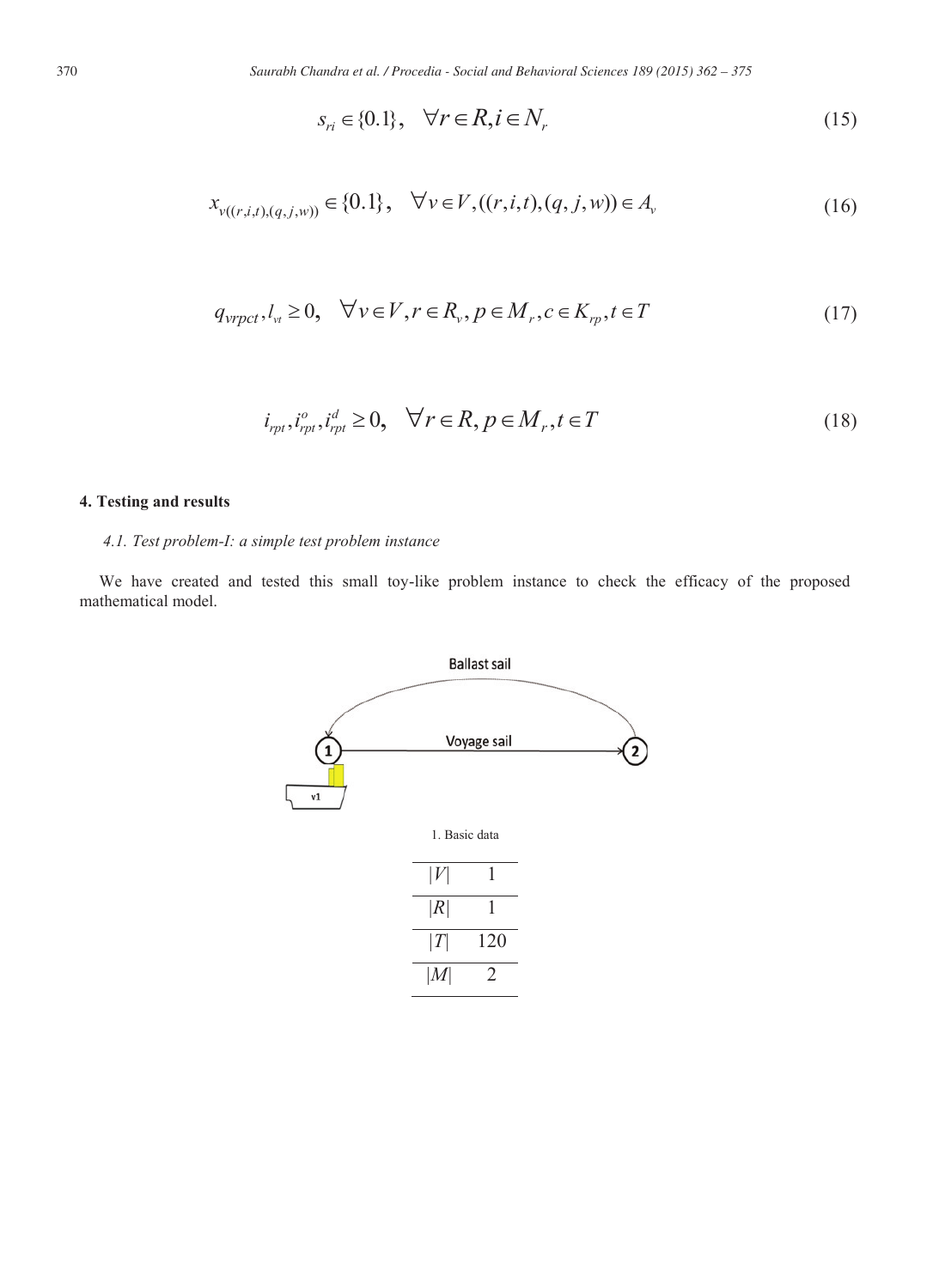2. Ports and cargo in a route

|  | $R V_r N_r M_r$ | $K_{rp}$ | $P^{Avg}$ rpc |
|--|-----------------|----------|---------------|
|  |                 |          |               |
|  |                 | $(-1)^*$ |               |

#### *Daily prod/dem data:*

For this instance we assume it to be constant at 1 unit per day at both ports.

3. Ship capacity

| $\mathcal V$ | Qv                 |
|--------------|--------------------|
|              | $2000+U(0,1)*4500$ |

In the above configuration we assume that the time taken by the ship to sail from port 1 to port 2 is 1 day and same to return in ballast to start new voyage. The ship-1 is at the port-1 at the start of planning horizon, thus the initial ballast sailing time is 0. Cost of sailing the route once is 3 units and that of the ballast sailing is also 3 units. Initial inventory is taken as 30 units at port-1 and 2 units at port-2. The time window for each voyage is  $+/2$  days from the end of every 30 days.

Optimal solution for the problem is as follows:

| Voyage | Start time | Port-1 loading | Port-2 discharging |
|--------|------------|----------------|--------------------|
|        |            |                |                    |
|        | 32         | 28             |                    |
|        | 60         |                |                    |
|        |            |                |                    |

## *4.2. Testing problem-II*

Here we present a problem instance, which is an abstraction of the real data. We develop our bigger instances as well on this base. The ro-ro shipping companies share their exact geographical trade routes on their respective websites. We have selected a subset of those trade routes with their exact sea distances obtained from the website http://www.ports.com/sea-routes. Apart from this information all the rest data are fictionally generated to represent the reality. We present here first of these instances, which consists of 2 routes and 2 ships. There are a total of 15 ports in the two routes with route-1 having 8 ports and route-2 the rest 7. Route-1 trades 16 cargoes and route-2 trades 11. The company offers 1 voyage per month in both the routes.

<sup>\*</sup> (-) sign in front of a cargo number indicates it is consumed in that port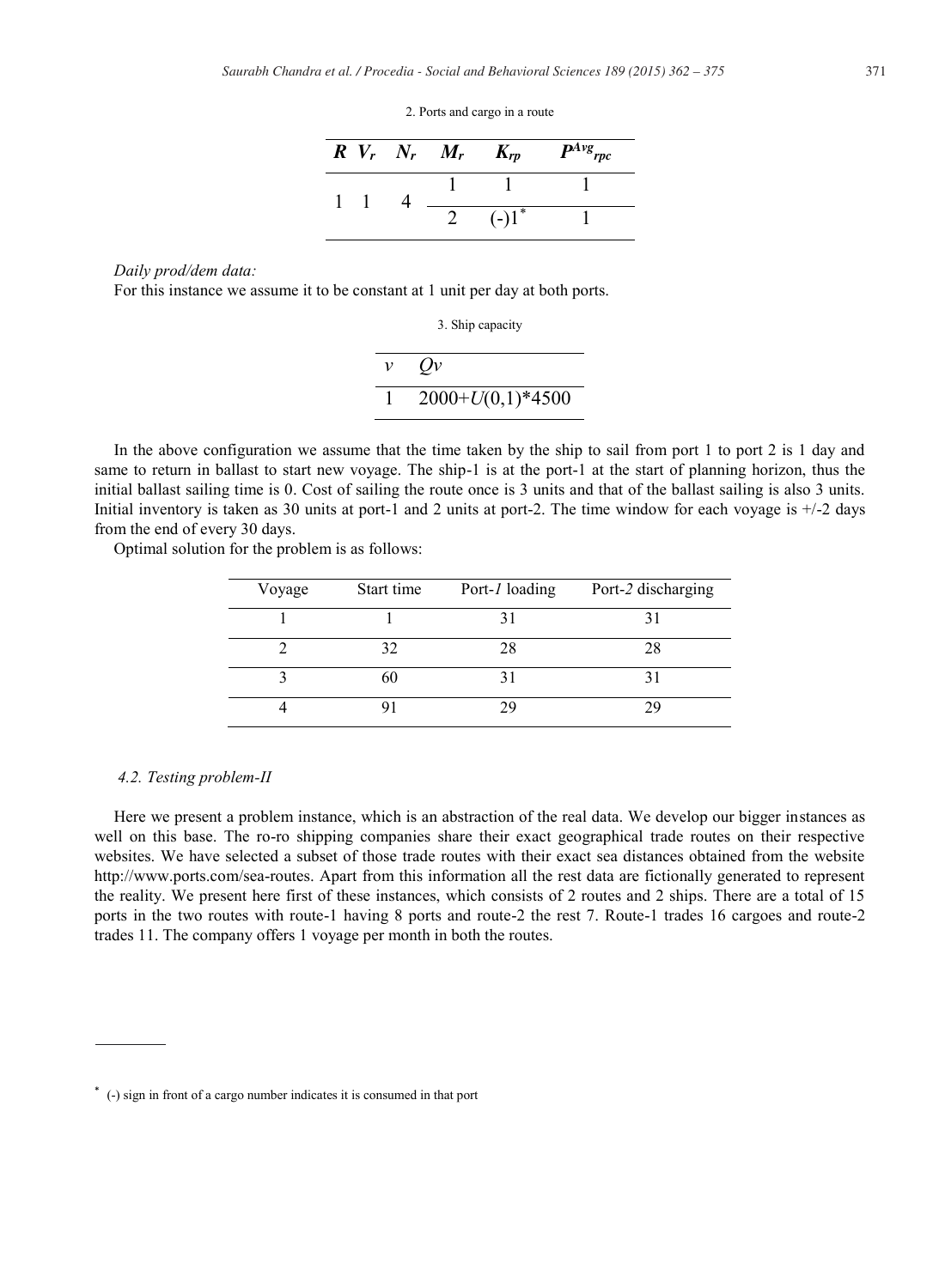

Figure 2: Test problem instance

We start with a planning horizon of 90 days for this configuration. A data-set with 2 routes, 2 ships and a planning horizon of 90 days is represented as r2-v2-t90.

| $\boldsymbol{R}$ | $V_r$ | $ Nr  = ( T /30* \text{voy/month})$ | $M_r$          | $D_{r,p0,p}$     | $K_{rp}$                     | $P^{Avg}$ rpc      |
|------------------|-------|-------------------------------------|----------------|------------------|------------------------------|--------------------|
|                  |       |                                     | $\mathbf{1}$   | $\boldsymbol{0}$ | 1, 2, 3, 4, 5, 6             | 10, 10, 7, 7, 7, 7 |
|                  | 1,2   | $\overline{4}$                      | $\overline{2}$ | 138              | 7, 8, 9, 10, 11, 12          | 10, 10, 7, 7, 7, 7 |
|                  |       |                                     | 3              | 6447             | $(-)1, (-)7$                 | 10,10              |
| $\mathbf{1}$     |       |                                     | 4              | 1608             | $(-)2, (-)8, 13, 14, 15, 16$ | 10,10,6,6,6,6      |
|                  |       |                                     | 5              | 288              | $(-)3, (-)9, (-)13$          | 7,7,6              |
|                  |       |                                     | 6              | 1516             | $(-)4, (-)10, (-)14$         | 7,7,6              |
|                  |       |                                     | 7              | 223              | $(-)5, (-)11, (-)15$         | 7,7,6              |
|                  |       |                                     | 8              | 4325             | $(-)6, (-)12, (-)16$         | 7,7,6              |
|                  |       |                                     | $\mathbf{1}$   | $\boldsymbol{0}$ | 1, 2, 3, 4                   | 10,20,10,10        |
| $\overline{2}$   |       |                                     | 2              | 243              | 5, 6, 7                      | 10, 10, 10         |
|                  |       |                                     | 3              | 183              | $8, 9, 10, 11, (-)1$         | 10, 10, 15, 15, 10 |
|                  | 1,2   | $\overline{4}$                      | $\overline{4}$ | 4141             | $(-)5, (-)8$                 | 10,10              |
|                  |       |                                     | 5              | 571              | $(-)2, (-)6, (-)9$           | 20,10,15           |
|                  |       |                                     | 6              | 2371             | $(-)3, (-)7, (-)10$          | 10,10,15           |
|                  |       |                                     | 7              | 2540             | $(-)4, (-)11$                | 10,10              |

 $P^{Avg}$ <sub>rpc</sub> gives the average production/consumption rate of a cargo *c* at port *p* of route *r* in time period *t*. *Dr\_p<sub>0\_</sub>p* gives the sea-distance in nautical miles from the first port of a route to an intermediate port.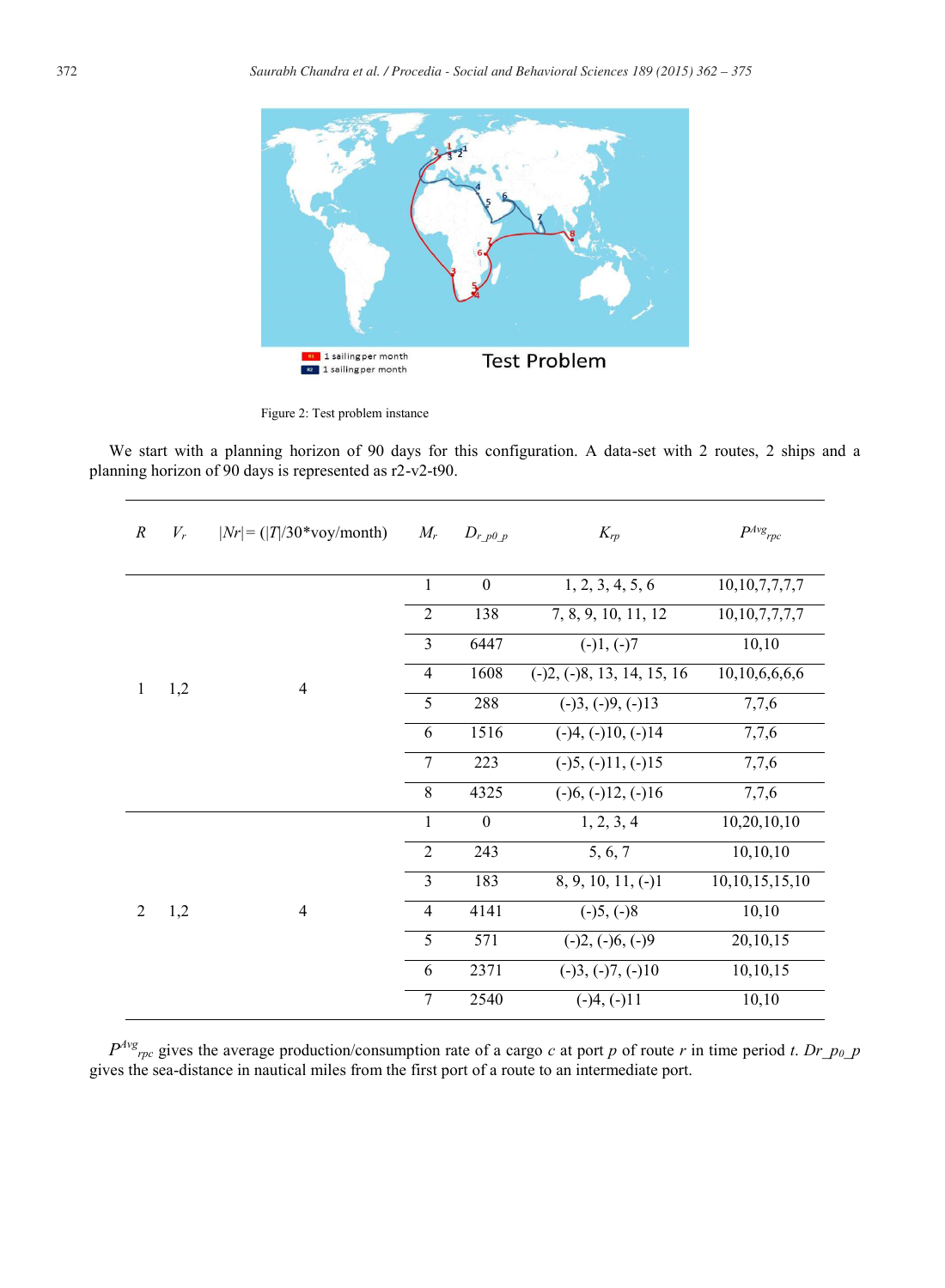The following distance matrix gives the sea-distances between two routes for ballast voyage. This distance gives the distance between last port of a route and first port of successive route.

| <b>Route (Dist - Nm)</b> |      |  |
|--------------------------|------|--|
| R1                       |      |  |
| R2                       | 7050 |  |

The following table gives the sea-distances of each route from the starting position of each ship.

| <b>Ship/Route (Dist-Nm)</b> | rì   | r2   |
|-----------------------------|------|------|
| v1                          | 1000 | 6000 |
|                             | 7000 | 500  |

Ship capacities are calculated randomly for each vessel as follows:

$$
Q_v = 2000 + U(0,1) * 4500
$$

We multiply this factor to account for ship size while computing sailing cost.

$$
c_v = 0.8 Q_v / \text{min}(Q_v | v \in V)
$$

We randomly estimate the speed of each vessel as follows

$$
s_v = 15 + U(0,1) * 25
$$

*Production or Demand rate at a port p in route r during time period t*: Computed randomly as follows for production data using the equation as shown.

$$
P_{\text{rpc}t} = N^{-1}[U(0,1), \mu = P_{\text{rpc}}^{\text{Avg}}, \sigma = 0.1 P_{\text{rpc}}^{\text{Avg}}]
$$

Consumption data can be estimated as shown by the given expression.

$$
P_{\text{rpet}} = N^{-1}[U(0,1), \mu = P_{\text{rpc}}^{\text{Avg}}, \sigma = 0.2 P_{\text{rpc}}^{\text{Avg}}]
$$

Maximum storage capacity in each port:

$$
I_p^{\max} = \sum_{r \in R} \sum_{c \in K_{rp}} P_{rpc}^{Avg}
$$

Time windows are computed as +/- 5 days from the end of each month for each voyage.

*Cost parameters:*

We take cost per nautical mile as a fixed value of 139 for a standard vessel doing a ballast sailing. The term cv is the cost factor to take care of ship size. We multiply a factor of 1.2 to take care of the higher cost during a laden voyage in comparison to a ballast voyage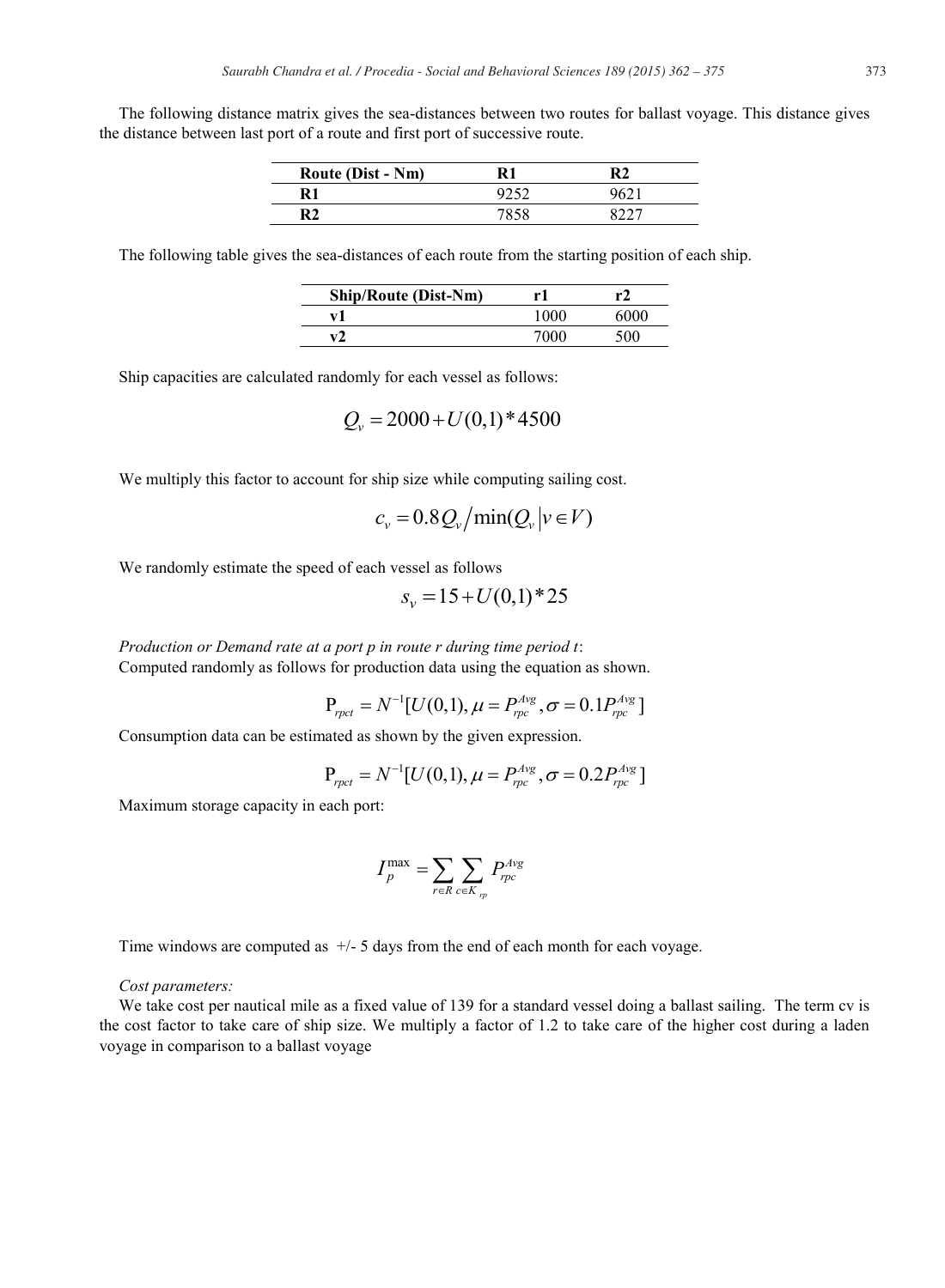

Figure 3: Optimal solution to test problem II

$$
C_{o,r}^{B} = \frac{D_{o,r} * 0.139 * c_{v}}{10^{6}}
$$
 
$$
Cvr = \frac{D_{r} * 0.139 * 1.2}{10^{6}}
$$

$$
C_{vrq}^{B} = \frac{D_{rq} * 0.139 * c_{v}}{10^{6}}
$$
 
$$
C_{ri}^{S} = 9999
$$

*Solving the above model gives the following results:* 

System details: Intel (R) Core ™ 2 Duo CPU; T6750 @ 2.10 GHz; 2.09 GHz, 2.93 GB of RAM

CPLEX called from Python-2.78 took 98.42 seconds to solve this instance to optimality. Figure-3 gives the optimal solution of the problem.

### *Further testing*:

We have generated the 2-route and 2-ship data using 120 days planning horizon and also using 3 ships. We extended the above problem generation scheme to create data-set with 3 routes and tested it for 90 days and 120 days planning horizon with 3 ships. The overall computational study on MILP solution is presented below in table below.

| <b>Test Instance</b> | No. of<br><b>binaries</b> | No. of<br>columns | <b>No. of Rows</b> | Time taken to<br>optimality (sec) |
|----------------------|---------------------------|-------------------|--------------------|-----------------------------------|
| $v1-r1-t120$         | 158                       | 304               | 924                | 0.2                               |
| $v2-r2-t90$          | 397                       | 5635              | 2618               | 98                                |
| $v2-r2-t120$         | 1703                      | 3864              | 8921               | 2,409                             |
| $v3-r2-t90$          | 476                       | 3159              | 6231               | 565                               |
| $v3-r2-t120$         | 2335                      | 4802              | 10385              | 19.991                            |
| $v3-r3-t90$          | 1774                      | 4495              | 9759               | 9.636                             |
| $v3-r3-t120$         | 6574                      | 6622              | 17184              | 180,000 (5% optimal)              |

Notes:

x The number of binaries, rows and columns are as per the reduced MILP through CPLEX pre-solve.

• The system used is the one described above: Intel (R) Core ™ 2 Duo CPU; T6750 @ 2.10 GHz; 2.09 GHz, 2.93 GB of RAM